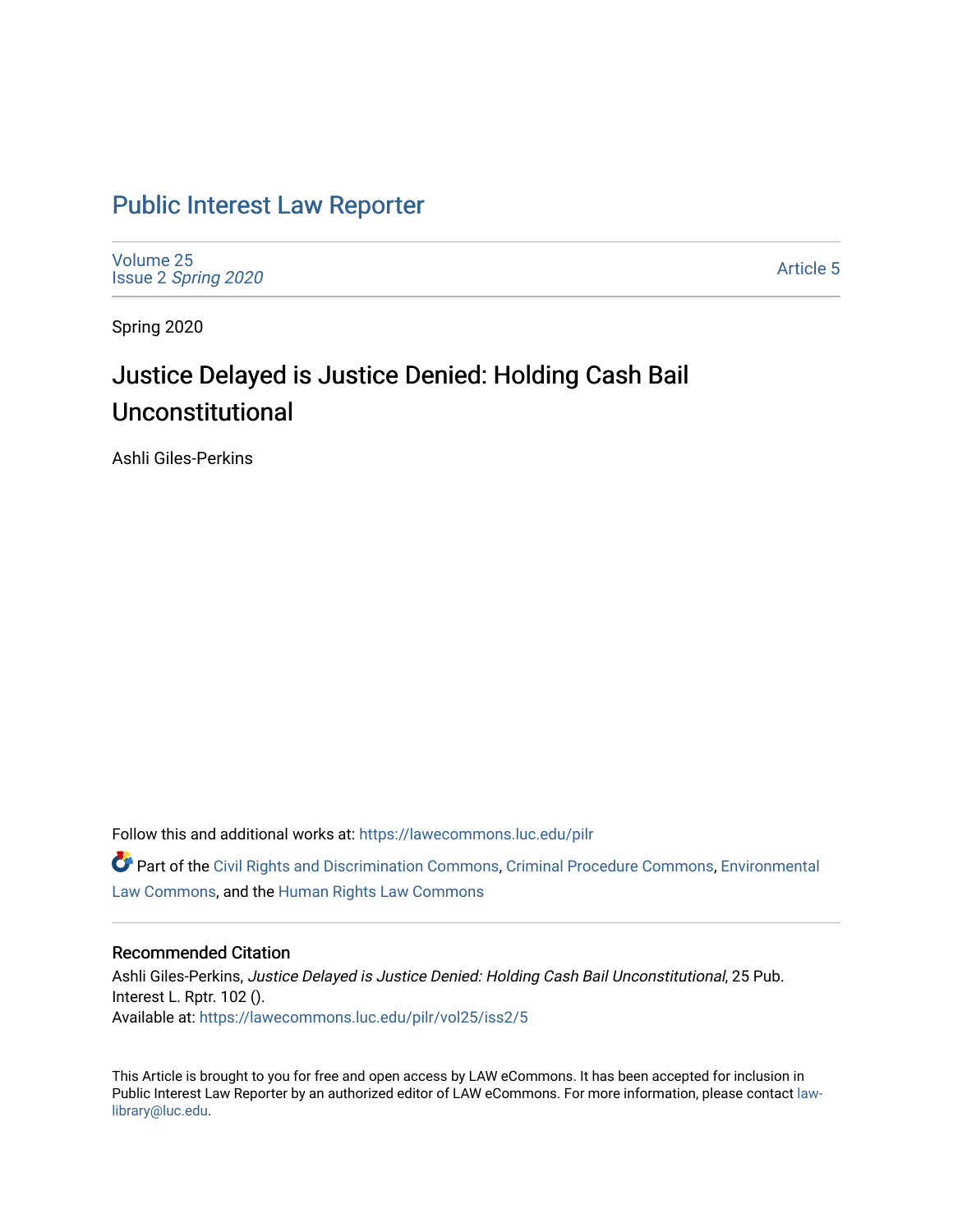### **Justice Delayed is Justice Denied: Holding Cash Bail Unconstitutional**

Ashli Giles-Perkins

The United States has a criminal justice system premised on "innocent until proven guilty," yet many of those accused of a crime but not yet found guilty are detained in jails for long periods of time, simply because of their inability to post bail.<sup>1</sup> Across the country, activists, judges, legislators, families, and legal organizations have been calling for bail reform, and in the past decade, strides have been made. Certain states have moved "to close the gap between what criminal justice advocates claim are two tiers of the justice system: one where people can effectively buy themselves out of police custody and another where those arrested for low-level offenses are stuck in jail because they lack the financial means to bond themselves out."2

The original premise of bail comes from England during the Anglo-Saxon period; its purpose was to peacefully solve disputes and some scholars would deem the process as "perhaps the last entirely rational application of bail."3 No money was required to be released; the accused was required to find someone to serve as a surety, and if the defendant fled, the surety would pay the settlement if needed.<sup>4</sup> This process continued for hundreds of years until the 1900s. Then, as industrialization took place, it became harder to find relatives to act as surety and easier to leave town.<sup>5</sup> When England passed the Bail Act of 1898, it focused on more effective means to ensure people showed up for court and prevent crimes from happening in the first place.<sup>6</sup> In 1898, the first bondsmen opened shop in the United States and the lucrative business spread; courts required payment in full and more and more people turned to bondsmen out of necessity.<sup>7</sup> Even at bail's inception, it became clear that those who

*4 Id*

*<sup>5</sup>Id*

*<sup>6</sup>Id 7 Id.*

**<sup>1</sup>**Louis Casiano, *States Recently Enacted Bail-Reform Laws,* MSN Fox NEws (Feb. 23, 2020), https://www.msn.com/en-us/news/crime/these-states-recently-enacted-bail-reform-laws/ ar-BB 1 OhDU8.

*<sup>2</sup> Id.*

<sup>3</sup> June Carbone, *Seeing Through the Emperor's New Clothes: Rediscovery of Basic Principles in the Administration of Bail,* 34 **SYRACUSE** L. REv. 517 (1983).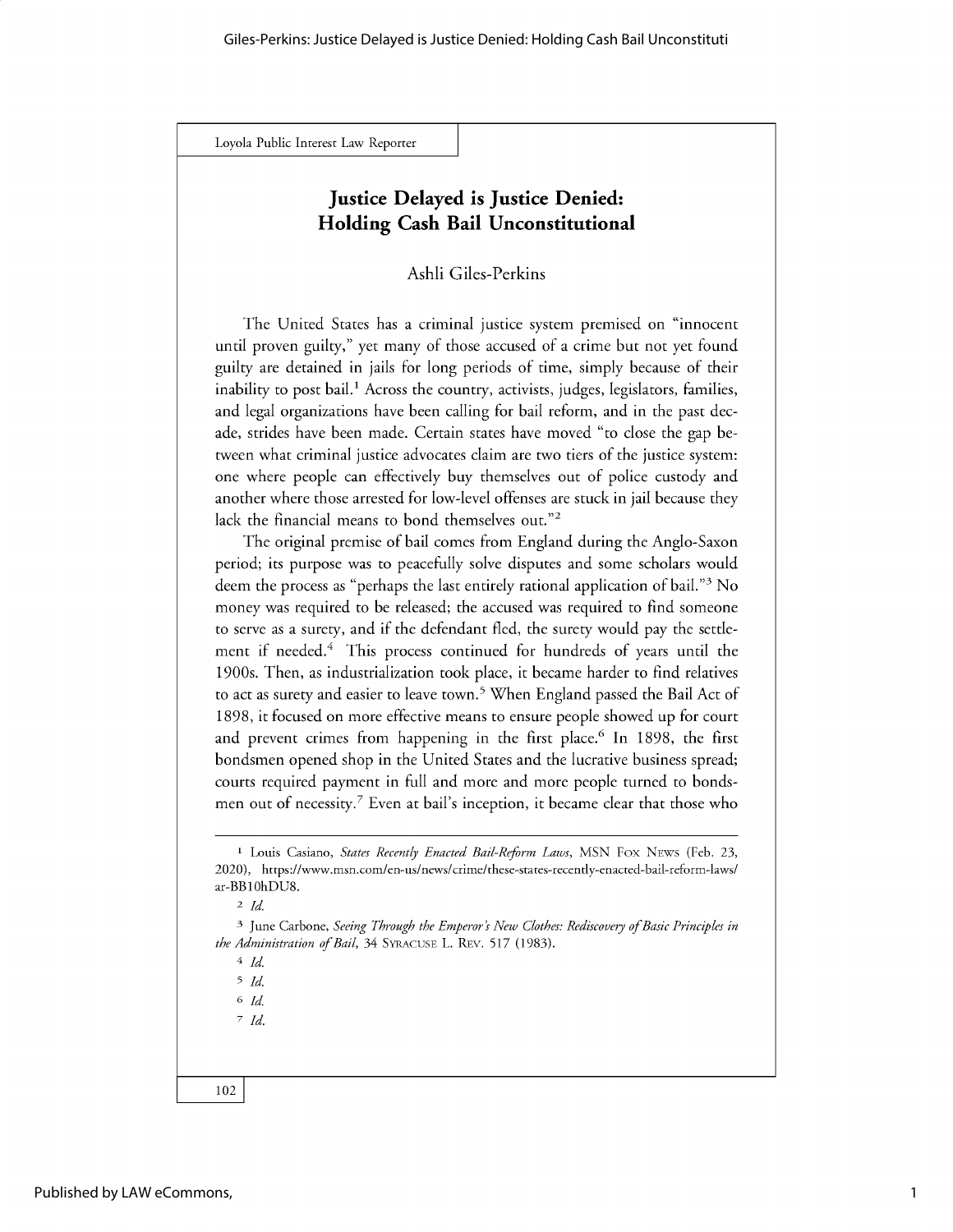had the means to pay had a different path than those who couldn't afford bail or a bondsmen.

The differing paths therefore led to differing outcomes. "Originally, bail was supposed to make sure that people returned to court to face whatever charges are pending against them. But instead, the money bail system has morphed into mass incarceration for the poor," says Dan Korobkin, Deputy Legal Director of the ACLU of Michigan.<sup>8</sup>

The American Bar Association and other leaders in the field have condemned money bail both because it has not been shown to increase public safety and because it does not prevent failures to appear.<sup>9</sup> Further, cash bail does not prevent crime. The United States and the Philippines are the only two countries with a cash bail system, and neither country is in the top 60 as one of the world's safest countries.<sup>10</sup> One non-profit, Brooklyn Bail Fund, which posted bail for more than 4,000 people who could not afford it, also reported that those who were released were three times as likely as those who weren't to have favorable outcomes to their cases.<sup>11</sup> Cash bail has also been shown to lead to devastating effects for those who are poorest and commit crimes. People with money to bail themselves out can get back to their lives and fight their case from the outside, while those too poor to post bail may lose their jobs, housing and even custody of their children as they wait.<sup>12</sup> People held in jail pre-trial are also more likely to plead guilty and to receive longer sentences.<sup>13</sup>

For too many, bail is set for low-level offenses and the impacts often snowball. Lizzie Johnson was stopped by police for a traffic violation when police learned there was a warrant out for her arrest for forging a check and took her

**<sup>10</sup>**Getzoff, *supra* note 9.

**<sup>8</sup>**Sarah Cwiek, *Lawsuit seeks to end "unnecessary, unconstitutional, and costly" cash bail in Detroit,* MICHIGAN RADIo NAT'L Pus. RADIO (April 15, 2019), https://www.michiganradio. org/post/lawsuit-seeks-end-unnecessary-unconstitutional-and-costly-cash-bail-detroit.

*<sup>9</sup> Id.;* Sydney Gold, *New York state cash bail ban solves systemic impartiality,* THE DAILY ORANGE (Jan. 15, 2020), dailyorange.com/2020/01/new-york-state-cash-bail-ban-solves-sys temic-impartiality/; Marc Getzoff, Safest Countries 2019, GLOBAL FINANCE (Jan. 23, 2019), https://www.gfmag.com/global-data/non-economic-data/worlds-safest-countries-2019.

**<sup>11</sup>**Roxanna Asgarian, *The Controversy over New York's bail reform law, explained,* Vox (Jan. 17, 2020), https://www.vox.com/identities/2020/1/17/21068807/new-york-bail-reform-lawexplained.

**<sup>12</sup>**Carolina Hidalgo, *The Bail Project strives for cash bail to be 'the exception, not the rule' in St. Louis,* NPR: ST. Louis Pus. RADIO (Sept. 12, 2018), https://news.stlpublicradio.org/post/bailproject-strives-cash-bail-be-exception-not-rule-st-louis#stream/0.

**<sup>13</sup>**Megan Stevenson & Sandra G. Mayson, *Bail Reform: New Directions for Pretrial Detention and Release,* UNIV. OF PENN L. SCH. FACULTY SCHOLARSHIP, 1745 (Mar. 13, 2017), available at http://scholarship.law.upenn.edu/faculty-scholarship/1745.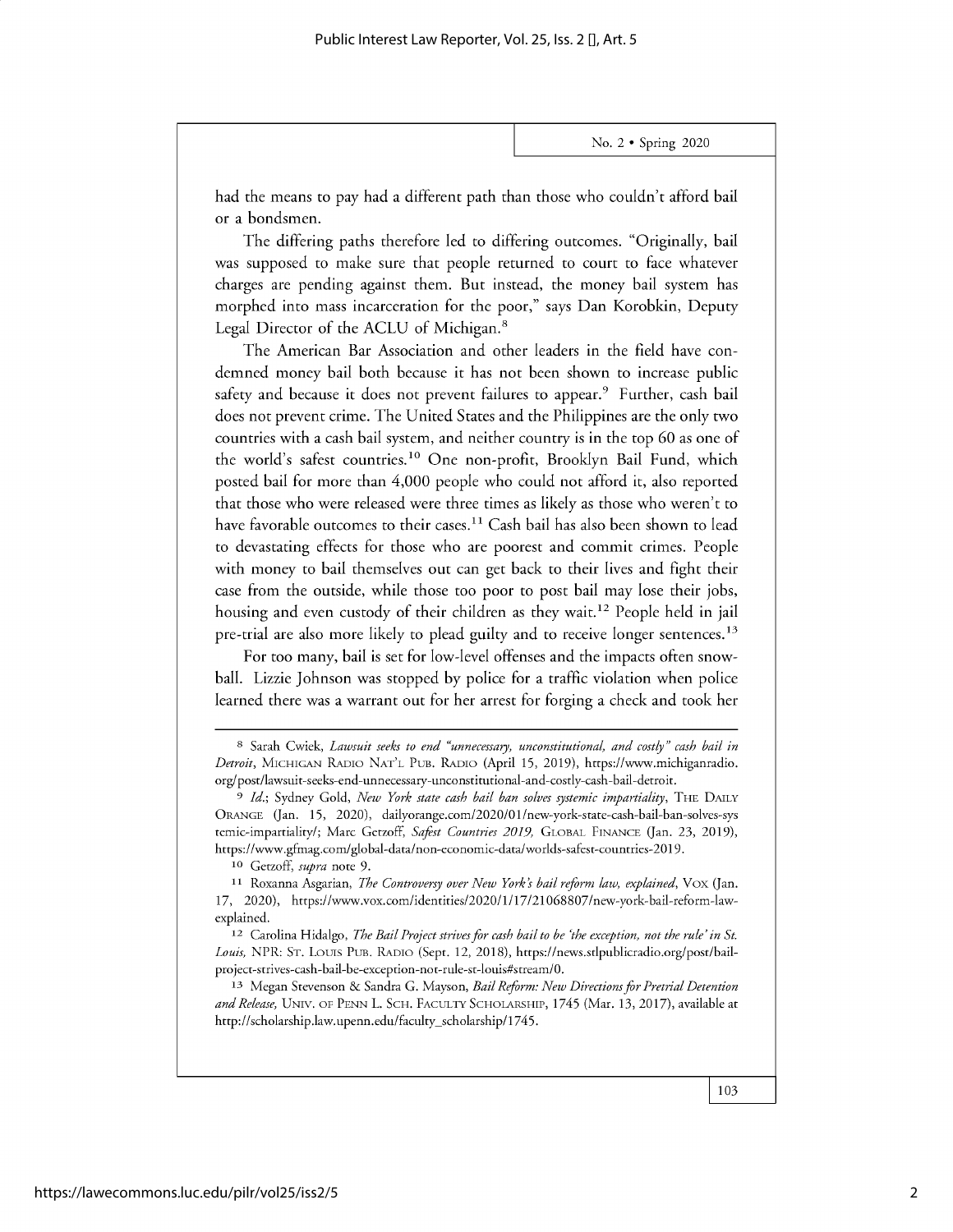to jail.<sup>14</sup> Lizzie was unable to afford \$1,000 bond so, while inside the local jail known as "The Workhouse," she dealt with roaches, mold, lockdowns, and hopelessness.<sup>15</sup> It took weeks for her to be assigned a public defender  $-$  by the time a bond reduction hearing was scheduled, she had spent a month in jail. The judge eventually released her on no bond, but it was too late - both her job and her apartment were already gone.<sup>16</sup> "Going to that place and sitting there all because I didn't have money to bail out really cost me everything I had out in the real world," she said. "I came home to basically nothing."<sup>17</sup> Lizzie was able to get herself back on track, but others are far less fortunate.

On May *15,* 2010, police responded to a 9-1-1 call regarding a stolen backpack containing a camera, \$700, a credit card, and an iPod touch taken two weeks earlier.<sup>18</sup> Police apprehended Kalief Browder and a friend as they were walking home and searched them. **.19** No backpack was ever found that night, or ever.<sup>20</sup> Kalief was taken to the 48th precinct under the impression he would be allowed to go home, but instead was fingerprinted, held in a cell, and processed for booking.<sup>21</sup> Seventeen hours later, he was interrogated, and the following day, Kalief was charged with robbery, grand larceny, and assault.<sup>22</sup> "Unable to pay his \$3,000 bail, he spent three years in jail, two of them in solitary confinement, as his trial date was repeatedly postponed."<sup>23</sup> As Kalief's sister recalled, "My mother blamed herself for Kaliefs detention because she couldn't afford the \$3,000 bail money."<sup>24</sup> The charges were finally dropped in 2013, after prosecutors could not find the person who claimed to have been robbed. **"25**

**<sup>24</sup>**Deion Browder, *My mom died trying to preserve the legacy of her son. Keeping kids out of solitary will preserve hers,* USA **TODAY** (Apr. 23, 2019), https://www.usatoday.com/story/opin ion/policing/spotlight/2019/04/23/kalief-browder-suicide-solitary-confinement-venida-browderpolicing-the-usa/3540366002/.

**25** McKinley, *supra* note 18.

**<sup>14</sup>**Hidalgo, *supra* note 12.

**<sup>15</sup>***Id*

**<sup>16</sup>***Id.*

*<sup>17</sup> Id*

**<sup>18</sup>**Jesse McKinley & Ashley Southall, *Kalief Browder's Suicide Inspired a Push to End Cash Bail. Now Lawmakers Have a Deal,* **THE NEw YORK TIMES** (Mar. 29, 2019), https:// www.nytimes.com/2019/03/29/nyregion/kalief-browder-cash-bail-reform.html.

**<sup>19</sup>** *Id.*

**<sup>20</sup>** *Id.*

**<sup>21</sup>***Id.*

**<sup>22</sup>***Id.*

**<sup>23</sup>***Id.*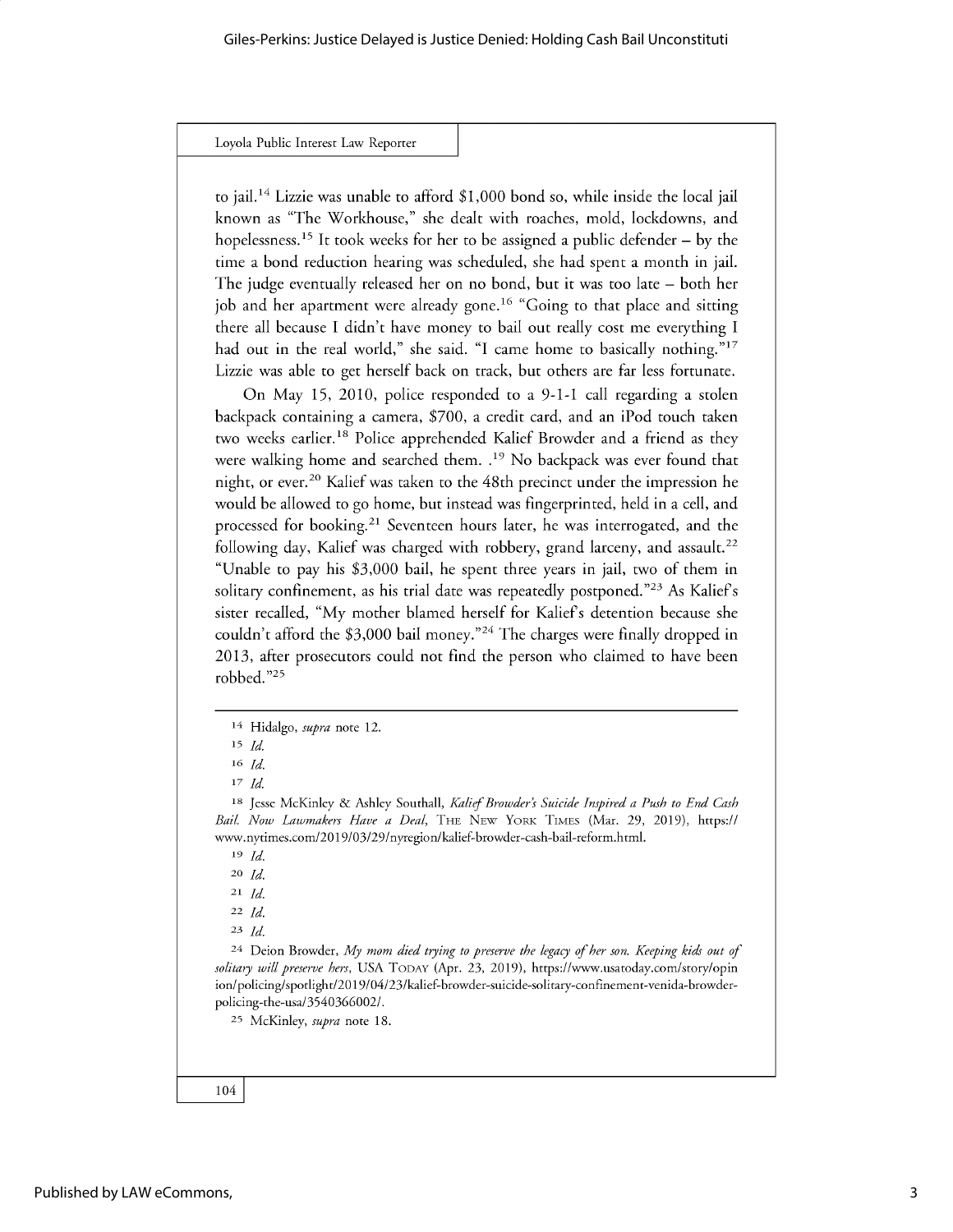In the absence of bail reform, seemingly innocent men and women like Kalief anguish in jails, waiting on money that may never come, and on resolutions of cases that may take years. While in solitary confinement, Kalief attempted suicide multiple times. In February 2012, Kalief "ripped his bedsheet into strips, tied them together to create a noose, and tried to hang himself from the light fixture in his cell."<sup>26</sup> Even six months after Kalief was finally released, he tried hanging himself from his mother's bannister, and was taken to a psychiatric hospital.<sup>27</sup> Kalief stopped attending Bronx Community College. He was confined to the psych ward of Harlem Hospital again during Christmas 2013, and was released just to be re- hospitalized again a day later.<sup>28</sup> Kalief spent two weeks in-patient and was "gaunt, restless, and deeply paranoid."<sup>29</sup>

Kalief's story began to spread, and was so influential that Mayor Bill de Blasio, Rand Paul, Rosie O'Donnell, and even Jay-Z were compelled to share **it.30** On June 6, 2015, when he was just 22 years old, Kalief committed suicide.<sup>31</sup> Just a little over a year following his death, his mother, Venida Browder, died of heart failure at just 63 years old.<sup>32</sup> Kalief's sister blamed a combination of fighting for justice, and pain over her son's death, that it "literally broke my mother's heart."<sup>33</sup> The heartbreaking story, now a TIME documentary, sent cries for change throughout the Bronx, New York, and across the nation.

Many would cite the Kalief Browder tragedy as the catalyst that drove a nation into action. Governor Cuomo of New York, along with the legislature, eliminated the imposition of cash bail for most misdemeanor and non-felony crimes, effective January 2020.<sup>34</sup> The law also eliminated judicial discretion in these types of cases.<sup>35</sup> In 2017, New Jersey's Criminal Justice Reform Act overhauled the state's bail system by eliminating cash **bail. <sup>36</sup>**A 2019 report from the State Court's Administrative Office concluded that those released

*27 Id.*

**28** *Id.*

**29** *Id*

**30** *Id.*

**31** Gonnerman, *supra* note 26.

**<sup>32</sup>**Browder, *supra* note 24.

33 *Id.*

34 Bernadette Hogan & Carl Campanille, *New York's Chiefjudge Demands Judges Have Leeway in No-Bail Law,* **NEw YORK POST** (Feb. 26, 2020), *https://nypost.com/2020/02/26/new*yorks-chief-judge-demands-judges-have-leeway-in-no-bail-law/.

35 *Id*

**36** Casiano, *supra* note 1.

**<sup>26</sup>**Jennifer Gonnerman, *Kalief Browder, 1993-2015, Kalief Browder's Suicide Inspired a Push to End Cash Bail. Now Lawmakers Have a Deal,* **THE NEw YORKER** (June 7, 2015), *https://* www.newyorker.com/news/news-desk/kalief-browder-1993-2015.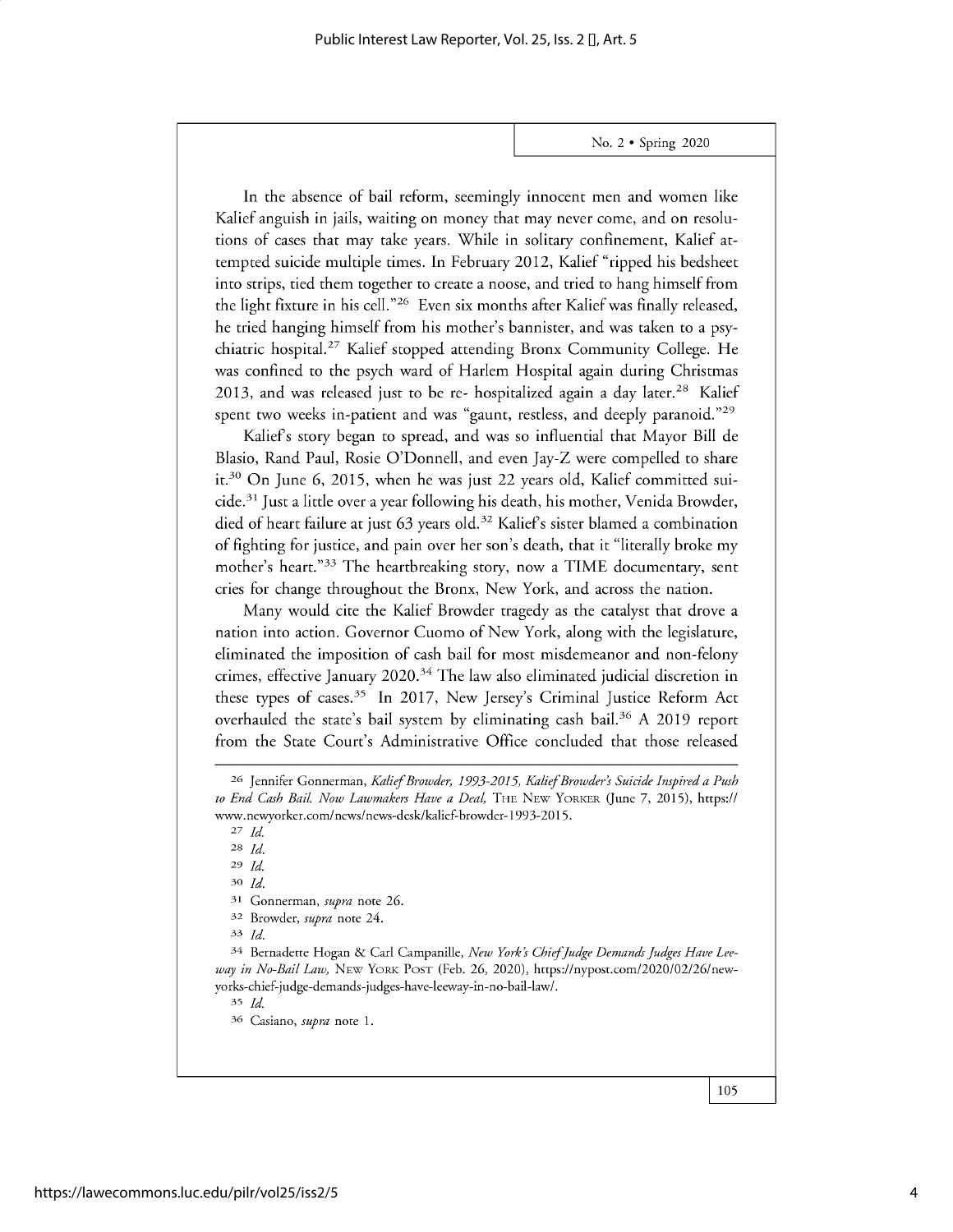under the reform law committed no new crimes while awaiting trial, at similar low rates as those who were fortunate enough to post bail.<sup>37</sup> In other words, the fear that releasing more people without bond, would lead to an increase in crime was proving to be unwarranted and untrue.<sup>38</sup>

In Detroit, Michigan in 2019, a number of bipartisan bills were introduced to make the following reforms regarding bail.<sup>39</sup> These include eliminating the requirement to pay bail *before* they see a judge for parents who owe back child support, as well as requiring judges to issue personal recognizance bonds instead of cash bail instead of cash bail - unless the defendant is a danger or flight risk.<sup>40</sup> Even if they are, the judge should still consider the person's financial status when setting the cash bail amount.<sup>41</sup> Crime in the state has reached a 50-year low, but the number of residents locked up in county jails has nearly tripled since the  $1970s<sup>42</sup>$  county jails and related expenses, cost taxpayers roughly \$500 million in 2017 alone.<sup>43</sup> A statewide task force recommends significant revisions to Michigan's bail laws to bring the state closer to reforms in places such as New Jersey, New Mexico and Washington, D.C., all of which have either eliminated cash bail or significantly reduced its use.<sup>44</sup>

Former California Governor Jerry Brown signed Senate Bill 10 ("SB 10") initially in August 2018 to end cash bail for qualifying individuals accused of nonviolent felonies and give judges greater power to decide who should remain in jail until trial.45 Decades earlier, Governor Brown criticized the State's bail procedures, calling it a "tax on poor people in California."<sup>46</sup> He went on to say that "thousands and thousands of people languish in the jails of this state even

46 *In re Humphrey,* 19 Cal.App.5th 1006, 1013 (App.Ct. 2018), citing Cal. Governor's State of the State Address (Jan. 16, 1979).

*<sup>37</sup> Id.*

**<sup>38</sup>***Id*

<sup>39</sup> Cheyna Roth, *Lawmakers Want to Overhaul Cash Bail in Michigan,* MICHIGAN RADIO NPR (Mar. 13, 2019), https://www.michiganradio.org/post/lawmakers-want-overhaul-cashbail-michigan.

<sup>40</sup> *Id*

**<sup>41</sup>** *Id*

<sup>42</sup> Angie Jackson, *18 Ways Michigan Could Change its Criminal Justice Process,* DETROIT FREE PREss (Jan. 14, 2020), https://www.freep.com/story/news/local/michigan/2020/01/14/michi gan-jail-reform-criminal-justice/4434827002/.

**<sup>43</sup>***Id*

<sup>44</sup> *Id*

<sup>45</sup> Vanessa Romo, *California Becomes First State to End Cash Bail After 40-Year Fight,* NAT'L. Pus. RADIO, (Aug. 28, 2018), https://www.opb.org/news/article/npr-california-becomes-firststate-to-end-cash-bail/.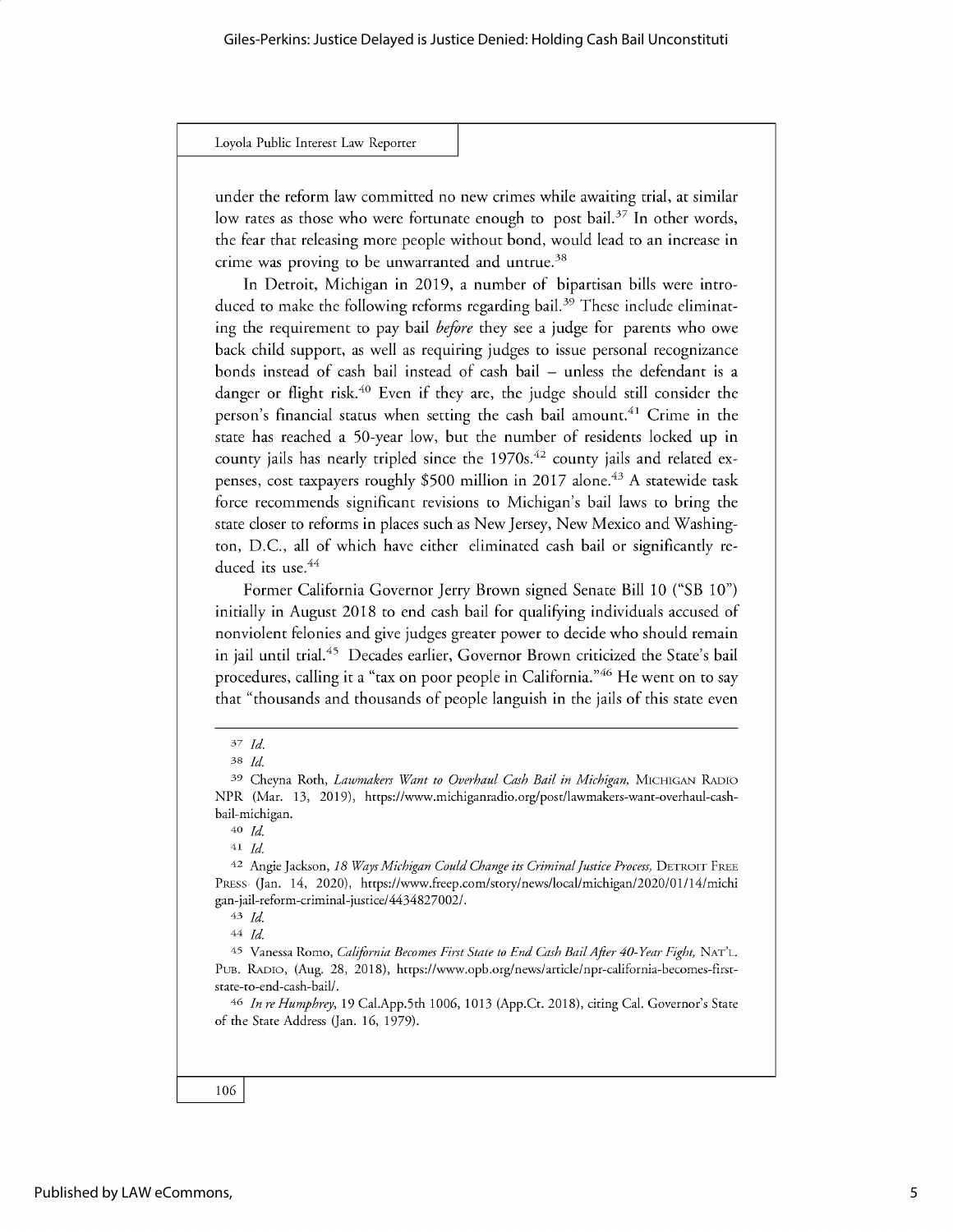**though they have been convicted of no crime. Their only crime is that they cannot make the bail that our present law requires."47 Needing 365,880 signatures by registered voters within 90 days, a coalition called Californians Against the Reckless Bail Scheme picked up more than** *575,000* **signatures in 70 days** to put SB 10 on the November 2020 ballot.<sup>48</sup> Now, SB 10 will make its way **to the November 2020 California ballot as a referendum to become law.**

**Nationwide reforms don't end there. In San Francisco, California, a class action lawsuit was filed against the city, arguing the cash bail system is unconstitutional.<sup>4</sup> <sup>9</sup>**

**"Under the present bail system in California, when a person is arrested and taken to jail that person has two choices to obtain release from jail:**

**1. Pay the entire amount of the bail to the court. If bail was \$100,000 the person arrested or someone on his behalf would be required to post \$100,000 with the court, and this can only be done during regular court business hours. At the end of the case, however; the entire amount minus an administrative fee, is returned to the person who posted the bail. This option is very rarely used.**

2. Pay **a bail bonds company to post a bail bond with the court. The bail bond can be posted with the court at any time of the day or night, and once posted the arrested person is released within a few hours. The bail bonds company** typically **charges 10%, if the bail is set at \$100,000, the person arrested or someone on his behalf would owe the bail bonds company \$10,000. Bail bonds companies** typically **charge 8% for members of unions and for a person who has or soon will retain a private attorney rather than use a public** defender."<sup>50</sup>

**Others are using for the judicial system to demand bail reform. Petitioner Kenneth Humphrey was detained prior to trial solely due to his inability to post bail and alleged the California bail system systematically denied his rights** guaranteed by the Fourteenth Amendment.<sup>51</sup> Humphrey brought suit and al**leged wrongdoing because bail was set by the court "without inquiry or findings concerning either his financial resources or the availability of a less**

<sup>50</sup>*Id*

*<sup>47</sup> Id.*

**<sup>48</sup>Michael McGough,** *The fate of California's cash bail industry will now be decided on the 2020 ballot,* THE SACRAMENTO **BEE (Jan. 29, 2019), https://www.sacbee.com/news/california/ article22<sup>4</sup> 682595.html.**

**<sup>49</sup> Hammerschmidt** Law Corp., *Class Action Lawsuit Filed to End Cash Bail System* **(Jan. 23, 2016), https://hammerlawcorp.com/class-action-lawsuit-filed-to-end-cash-bail-system/.**

**<sup>51</sup>***In re Humphrey,* 19 Cal.App.5th **at 1014.**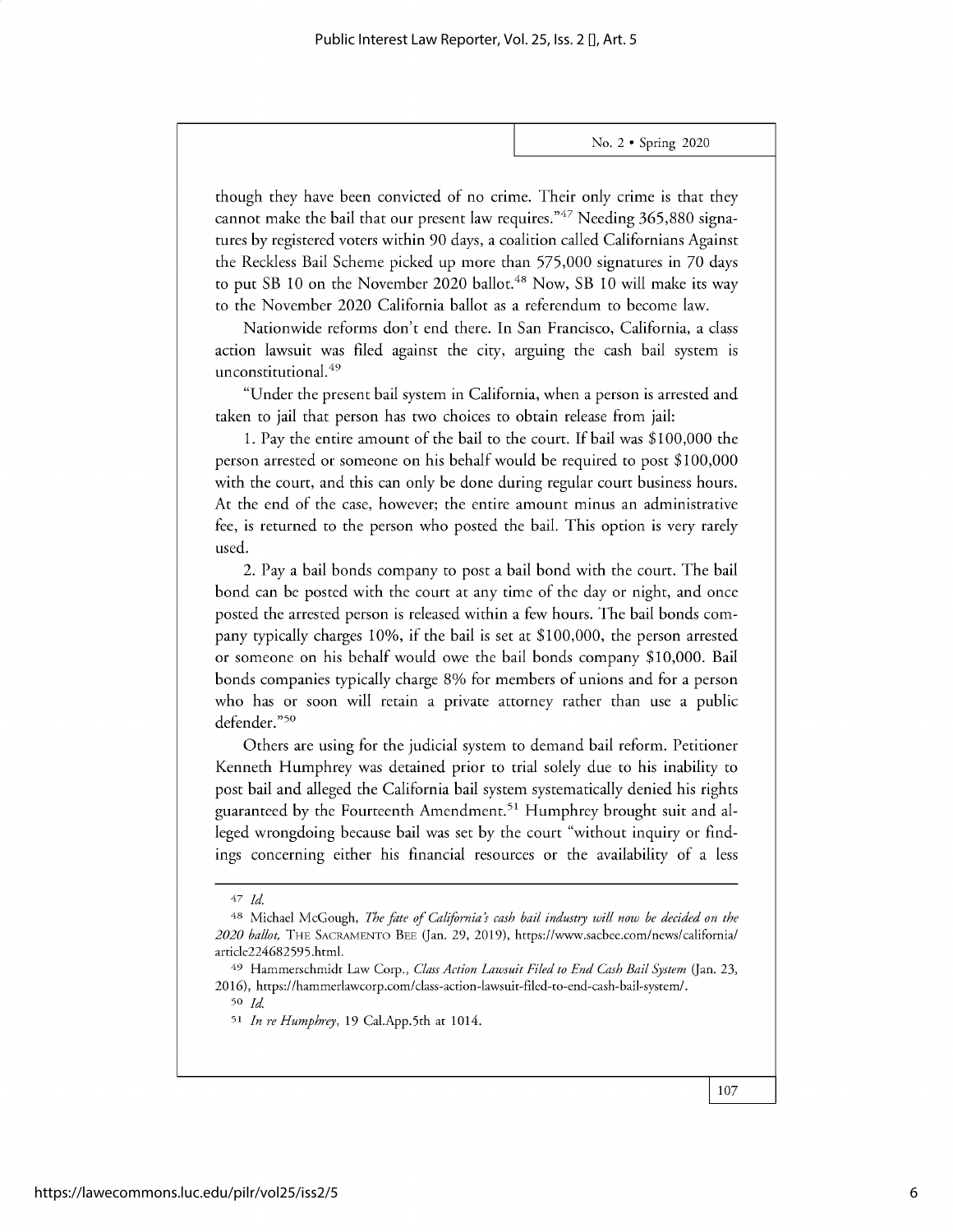restrictive nonmonetary alternative condition or combination of conditions of release."<sup>52</sup> The First District Court of Appeals of California ultimately held that when the lower court failed to make findings and inquiries regarding his financial ability to post bail and explore less restrictive conditions of release, they violated Mr. Humphrey's rights to due process and equal protection.<sup>53</sup> The decision to set bail amount based solely on bail schedule, rather than individualized inquiry, was improper.<sup>54</sup> The court reasoned that "in our constitutional democracy the reductions cannot be at the expense of presumptively innocent persons threatened with divestment of their fundamental constitutional right to pretrial liberty," and reversed the bail determination and remanded the case back.<sup>55</sup> The court specifically noted that "the prosecutor presented no evidence that nonmonetary conditions of release could not sufficiently protect victim or public safety.<sup>"56</sup> It further stated that "the trial court found petitioner suitable for release on bail," and that "by setting bail in an amount, it was impossible for petitioner to pay, effectively constituting *a sub rosa* detention order lacking the due process protections constitutionally required to attend such an order."<sup>57</sup>

In coming to this ruling, the California court relied on a quartet of Supreme Court precedent: *United States v. Salerno* (1987); *Bearden v. Georgia* (1983); *Tate v. Short* (1971); and *Turner v. Rogers* (2011).58 These cases were what compelled the court to reach the "conclusion that a court which has not followed the procedures and made the findings required for an order of detention must, in setting money bail, consider the defendant's ability to pay and refrain from setting an amount so beyond the defendant's means as to result in detention."59

A recent case out of St. Louis, MO, *Dixon v. City of St. Louis,* went a step further: it attacked cash bail on its face and highlighted precedent where the Supreme Court has directed judges that pretrial detention should be a "carefully limited exception" in our legal system.<sup>60</sup> In St. Louis, the complaint al-

<sup>52</sup> *Id.* at 1015. 53 *Id.* at 1044. 54 *Id.* at 1045. 55 *Id.* at 1049. <sup>5</sup>*Id.* at 1014. *57 Id.* 58 *See United States v. Salerno,* 481 U.S. *739* (1987); *see also Bearden v. Georgia,* 461 U.S. 660 (1983); *see also Tate v. Short,* 401 U.S. 395 (1971); *see also Turner v. Rogers,* 564 U.S. 431 (2011). <sup>59</sup>*In re Humphrey,* 19 Cal.App.Sth at 1037. *60 Salerno,* 481 U.S. at 755.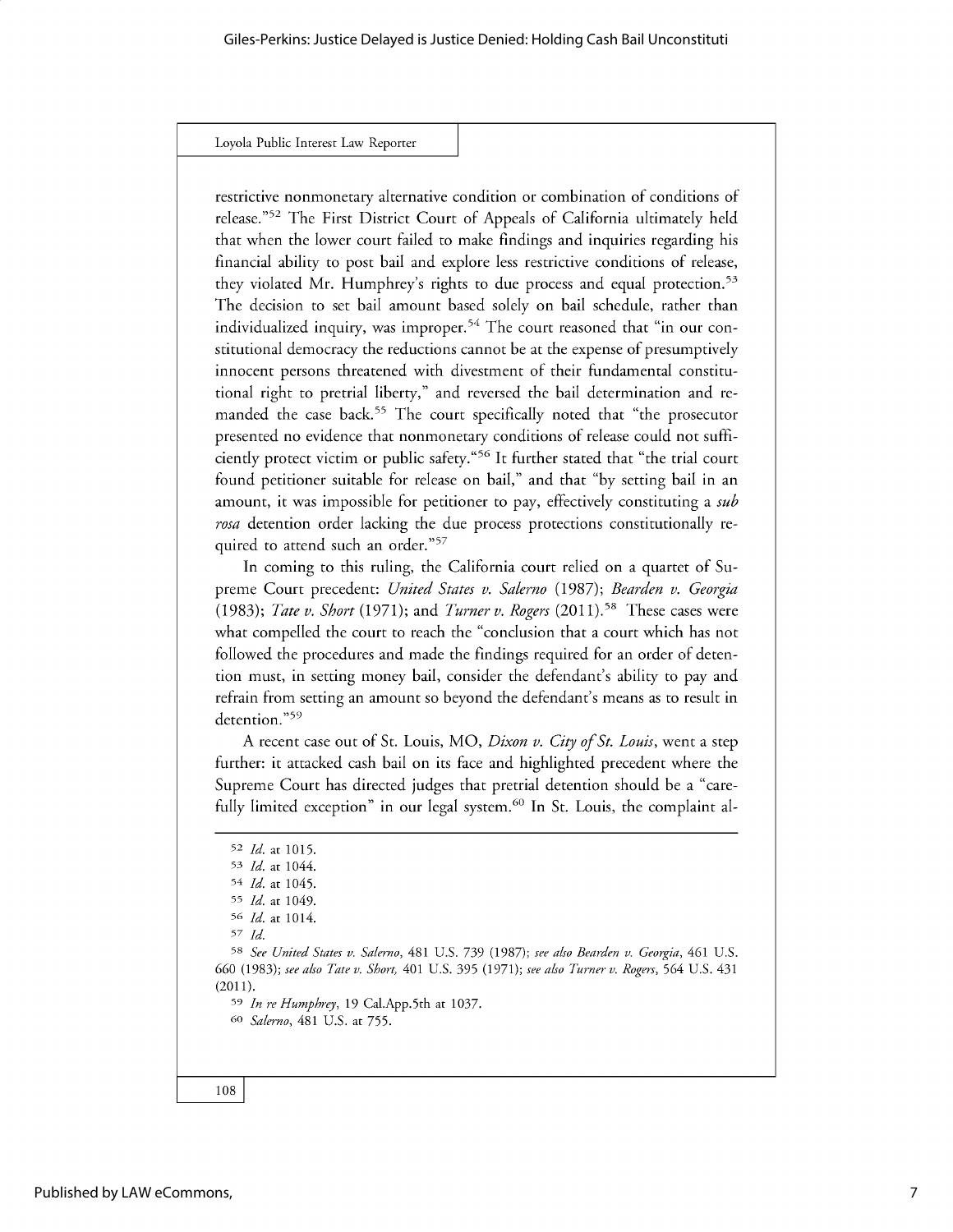leges that individuals arrested and charged in St. Louis are subject to an unconstitutional system where they are denied any process to argue for their liberty.<sup>61</sup> In fact, the first hearing on release conditions only occurs when an individual obtains counsel, and the appointment of a public defender typically takes four to five weeks.<sup>62</sup> Therefore, those too poor to pay the monetary release conditions or to hire a private attorney are subjected to extended pretrial incarceration before they have any opportunity to contest their release conditions.<sup>63</sup> Beyond the legal complaint, the daily impact is noticeable and negative; over 85% of individuals in St. Louis jails are there because they are unable to pay for their release.<sup>64</sup> There are eight times as many black detainees as white detainees in the jail, even though the black population makes up only 47% of St. Louis.<sup>65</sup> Worse, defendants have long been aware that their policies and procedures violate St. Louis City detainees' equal protection, substantive due and procedural due process rights, but have failed to take action.<sup>66</sup> This is despite a 1990 order from the Eastern District of Missouri stating:

[St. Louis City] detainees are not convicts; they are waiting for trial. Therefore, neither the State of Missouri nor the City of St. Louis can impose penal punishment upon any individual not yet proven guilty, *in the absence of a specific judicial finding* denying the individual defendant bail.<sup>67</sup>

*Dixon* names the City of St. Louis, the sheriff, five judges in their official capacity, and the St. Louis Commissioner of Corrections as Defendants. The complaint outlines the experiences of four male Plaintiffs who were accused of crimes but too poor to post bail, and mentions the sick family members, newborn babies, children and even lifesaving medication to which they did not have access.<sup>68</sup> The complaint alleges that "the City of St. Louis violates Plaintiffs' constitutionally protected rights by contributing to a system where arrestees are imprisoned without adequate process, including no assessment of their ability to pay, and no determination that pretrial detention is necessary to

**<sup>66</sup>**Complaint, *Dixon v. City of St. Louis,* at 12.

*67 Tyler v. United States,* 737 F.Supp. 531, 537 (E.D. Mo. 1990), citing *Bell v. Wolfish, 441* U.S. 520, *539 (1979); Campbell v. Cauthron,* 623 F.2d 503, 505 (8th Cir. 1980) (emphasis added).

**68** *Id.* at 15-18.

**<sup>61</sup>**Class Action Complaint at *4, Dixon v. City of St. Louis,* (E.D. Mo. January 17, 2019) (No. 19-CV-00112).

**<sup>62</sup>** *Id. at* 2.

<sup>63</sup> *Id.*

<sup>64</sup> *Id at 7.*

**<sup>65</sup>**The Advancement Project, *Lawsuit Filed to Challenge St. Louis City s Unconstitutional Cash Bail System* (Jan. 28, 2019), https://advancementproject.org/news/stl-cash-bail-lawsuit/.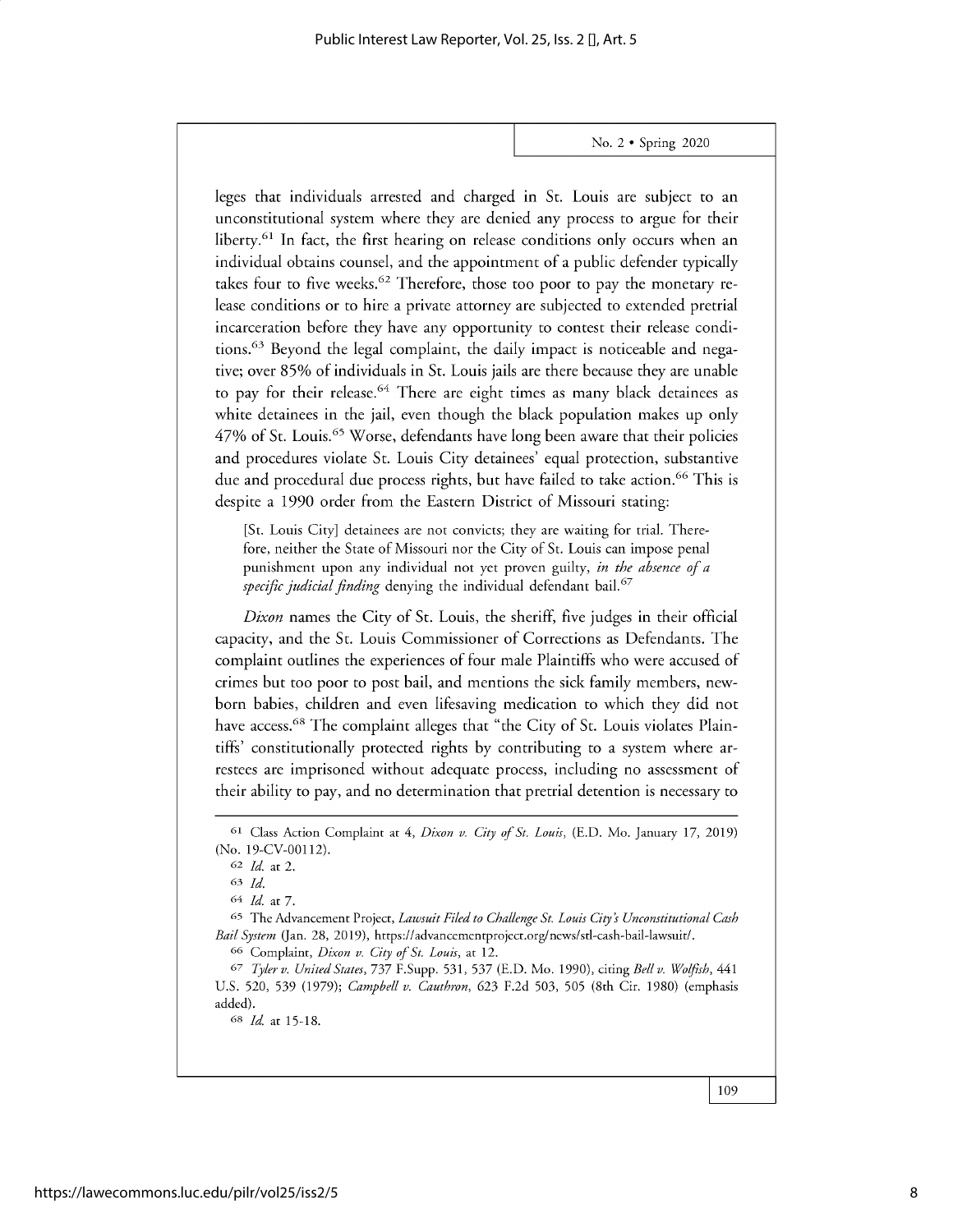advance a compelling government interest."<sup>69</sup> The complaint alleges that Defendant judges of the 22nd Judicial Circuit Court further violated Plaintiffs' rights "by (1) setting arbitrary release conditions without any investigation into an individual's ability to pay financial release conditions, (2) issuing de facto detention orders without determining whether detention is necessary to advance a compelling government interest or if there exist less restrictive alternatives available, and (3) doing all of the foregoing without providing any process at all to the incarcerated individual to contest their jailing until weeks or months have passed and an attorney enters an appearance."<sup>70</sup> Count One alleges the Defendants violate Plaintiffs' Fourteenth Amendment Rights to equal protection and due process through a policy or practice that jails individuals based on their poverty under 42 U.S.C. § 1983;<sup>71</sup> Count Two alleges defendants violate plaintiffs' Fourteenth Amendment substantive due process right to liberty under 42 U.S.C. § 1983;<sup>72</sup> and Count Three alleges Defendants violate Plaintiffs Fourteenth Amendment Right to Procedural Due Process under 42 U.S.C. § 1983.73

There are eleven requests for relief in the complaint, ranging from a declaratory judgement "that the Sheriff and Commissioner of Corrections must not enforce any order requiring secured money bail or a monetary release condition that was imposed prior to an individualized hearing," to an "order permanently enjoining Defendants from operating and enforcing a system of wealthbased detention," to a "temporary restraining order requiring the Sheriff and Commissioner of Corrections to release the Named Plaintiffs," as well as a thoroughly outlined process to follow going forward on issues of notice, an ability to be heard, and an opportunity for an individualized hearing.<sup>74</sup> In the 2019 ruling in the Eastern District Court of Missouri, the Defendants agreed that "excessive bail is unconstitutional, that a person cannot be imprisoned solely due to indigence, and that federal and state law require a prompt and individualized determination of pre-trial release conditions", however, "existing procedures are constitutionally adequate both as written in the Missouri Rules of Civil Procedure and as practiced."<sup>75</sup>

```
69 Id. at 2-3.
  70 Id. at 6.
  71 Id. at 22.
  72 Id. at 23.
  73 Id. at 24.
  74 Id. at. 25-27.
  75 Dixon v. City of St. Louis, 2019 U.S. Dist. LEXIS 97327, at *34 (E.D. Mo. June 11,
2019).
```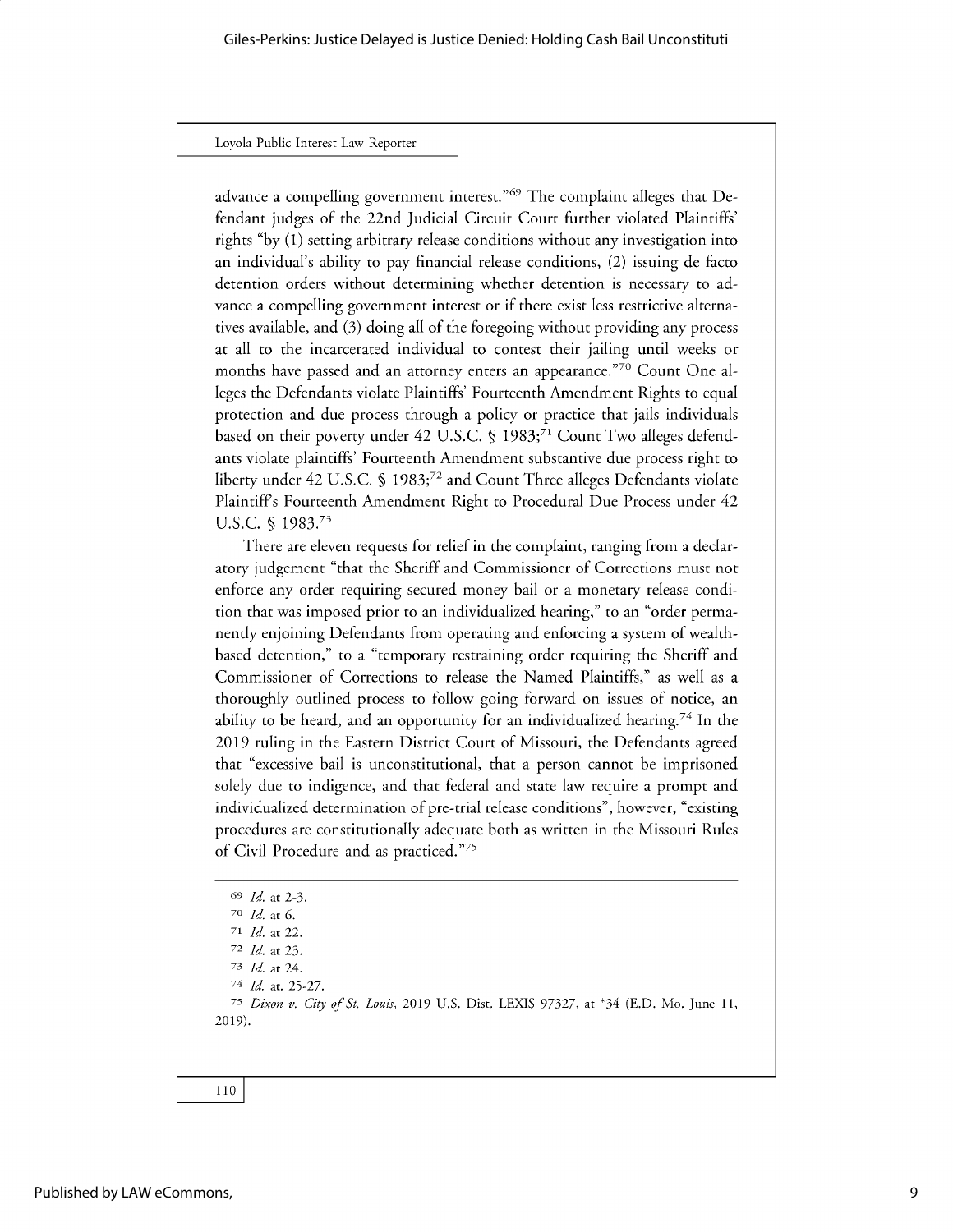Ultimately, the Eastern District granted Plaintiffs motion for a preliminary injunction and denied the Defendant's motion to dismiss the case. The request for a preliminary injunction, in addition to enjoining Defendants from operating a "wealth-based detention", it specifies that they cannot do so *without first* making "an inquiry or findings concerning their ability to pay, alternative release conditions, and the necessity of detention. Secondly, Plaintiffs requested an order permanently enjoining Defendants from operating and enforcing pretrial detention without constitutionally valid process as described above.<sup>76</sup> The court further enjoined the Jail Commissioner from enforcing monetary conditions of release that "results in detention solely by virtue of an arrestee's inability to pay, unless the order is accompanied by a finding that detention is necessary because there are no less restrictive alternatives to ensure the arrestee's appearance or the public's safety. $\frac{377}{2}$  Even more narrowly, on June 11, 2019, the appellate court further held:

"The order must reflect that:

(1) a hearing was held on the record within 48 hours of arrest or, for those currently detained, within seven days of this order;

(2) the arrestee had an opportunity to present and rebut evidence as to whether detention is necessary, with the government bearing the burden of proof; and

(3) if financial conditions of release are imposed, the court made specific findings regarding the arrestee's ability to pay and found, by clear and convincing evidence, that no alternative conditions would reasonably assure the arrestee's future court appearance or the safety of others."<sup>78</sup>

On February 28, 2020, the 8th Circuit heard the *Dixon* case on appeal and reversed, granting interlocutory appeal of the preliminary injunction for review on whether the appellate court abused their discretion. The 8th Circuit held that, given the recent changes to the Missouri rules, the preliminary injunction must be vacated.<sup>79</sup> Further, the court found the district court utilized an "extraordinary remedy" of a preliminary injunction without giving adequate consideration to the new rules and its implementation.<sup>80</sup> When the appellate court granted that preliminary injunction, "it interjected the power of the federal government into the Missouri Supreme Court's attempt to police its own lower courts, without contemplating what this would mean for federal-

**<sup>76</sup>***Id.*

*<sup>77</sup> Id.*

<sup>78</sup> *Id. at \*43-44.*

<sup>79</sup> *Dixon v. City ofSt. Louis,* 950 F.3d 1052, 1054 (8th Cir. 2020).

<sup>80</sup>*Id. at* 1056, citing *Winter v. NRDC,* 555 U.S. 7, 24 (2008).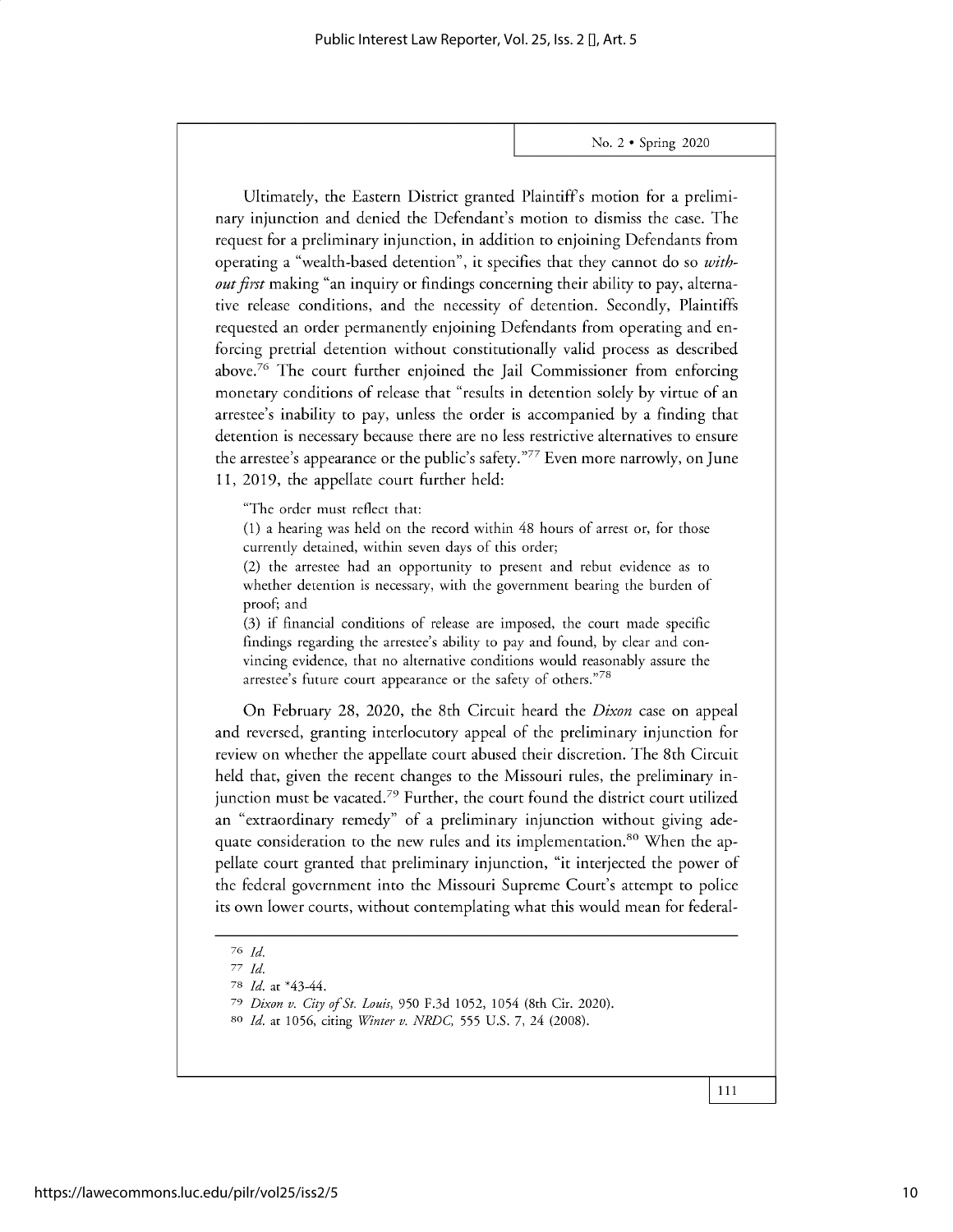state relations," found the 8th Circuit.<sup>81</sup> In the end, this failure of consideration constituted an abuse of the district court's discretion, and while the 8th Circuit did not decide "whether the district court should have abstained from hearing the case altogether, but only that it improperly omitted from its analysis "a relevant factor that should have been given significant weight."<sup>82</sup>

St. Louis County Prosecutor Wesley Bell, who won a historical election ending the 28-year reign of long-term Prosecutor Robert McCulloch, was able to comment on bail reformation. Mr. Bell, who took office in 2019, campaigned on a promise to end cash bail for nonviolent offenders, and stated on that on day one of his administration, the office began reformation.<sup>83</sup> Internally, the office put new policies into place, which stated that if the accused was not a threat to the community, a flight risk, charged with any serious crimes, or a danger to a victim, prosecutors would not seek a cash bond in the first place. $84$  This internal policy was then strengthened and supported when the Missouri Supreme Court passed new bail reform policies.<sup>85</sup> The Missouri bail reform policies echo and expand the holding of *In re Humphrey by* requiring courts to begin with non-monetary conditions of release.<sup>86</sup> Courts also must only assign bail if needed, and bail must not be higher than necessary; courts must further guarantee a "speedy trial" to defendants detained pretrial. 87

Currently, the jail population is at the lowest it has been since the early 2000s, with about a 20-30% overall decrease over the past year.<sup>88</sup> Mr. Bell said "while judges have the final say," prosecutors have a lot of power and the limited recommendations for cash bail on the front end has translated into

**<sup>83</sup>**Joel Currier, *Wesley Bell Ousts Longtime St. Louis County prosecuting attorney,* ST. Louis **POST-DISPATCH** (Aug. 8, 2018), https://www.stltoday.com/news/local/govt-and-politics/wesleybell-ousts-longtime-st-louis-county-prosecuting-attorney/article\_5b2134b8-f204-5e20-9572-e 59cacbb0aed.html; Interview with Wesley Bell, Prosecuting Attorney St. Louis County (Feb. 24, 2020).

**84** *Id.*

**<sup>85</sup>***Id.;* Alana LaFlore, *New Missouri bail reform means some defendants can't be held in jail if they can't pay,* Fox4 (July 3, 2019), https://fox4kc.com/news/new-missouri-bail-reform-meanssome-defendants-cant-be-held-in-jail-if-they-cant-pay/; Elizabeth Lowman, *Missouri Supreme Court Announces Bail Reform,* **JURIST** (Jan. 31, 2019), https://www.jurist.org/news/2019/01/mis souri-supreme-court-announces-bail-reform/.

**<sup>86</sup>**Lowman, *supra* note 85.

**87** *Id.*

**<sup>81</sup>***Id.*

*<sup>82</sup> Id.; see Novus Franchising, Inc. v. Dawson,* 725 F.3d 885, 893 (8th Cir. 2013).

**<sup>88</sup>** Bell, *supra* note 83.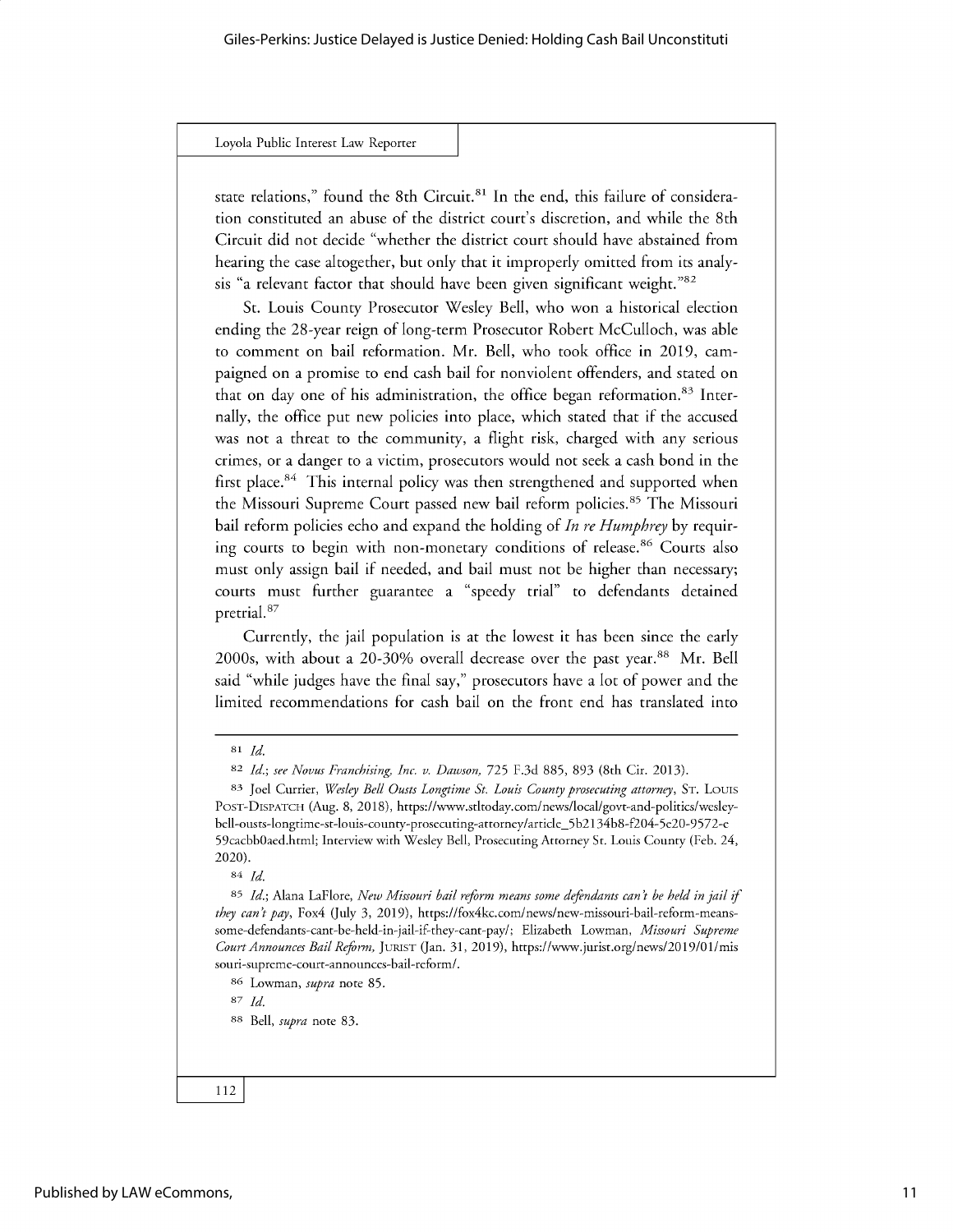results on the back end.<sup>89</sup> This is especially important in a city where about "96% of people charged with a crime in St. Louis City are assigned bail amounts higher than state and national averages."90

"The Constitution was intentionally vague," Mr. Bell believes, in reference to the challenges of constitutionality of cash bail in *Dixon v. City of St. Louis.<sup>91</sup>* "Some things, such as "freedom and liberty, were higher on the priority scale."<sup>92</sup> Because of that, "if we are going to take someone's liberty, we had better make sure that we have checked all the boxes, to make sure that individual needs to be behind bars."93

The Fourteenth Amendment, in part, states that:

*".... No State shall make or enforce any law which shall abridge the privileges or immunities of citizens of the United States; nor shall any State deprive any person of life, liberty, or property, without due process of law."9 4*

Put another way, "if the presumption of innocence is going to mean anything, you should be able to have your life unless you're a danger and support your family before you have a conviction, or until you have a conviction."<sup>95</sup> Some opponents of reforming cash bail are worried about the bail bond industry and the jobs that might be lost as cash bail is utilized less and less.<sup>96</sup> However, Mr. Bell believes that the protection of liberty outweighs the interests of the bail bond industry. $27$  "If that means there are going to be jobs that are changed. . .then so be it. What is most important is protecting one's liberty."<sup>98</sup> As a prosecutor, this is the main function of the job: "If you take someone's property, they can get it back. If you take someone's liberty, well, you can't get that back."<sup>99</sup> At the end of the day, "the goal has to be what is just."<sup>100</sup> This is echoed not just in St. Louis County, but across the country. For example, Dan Korobkin, Deputy Legal Director of the ACLU of Michigan, stated, "Except in truly extraordinary circumstances, people accused of crimes who are pre-

- **<sup>100</sup>***Id.*
- 

**<sup>89</sup>***Id*

**<sup>90</sup>** The Advancement Project, *supra* note 65.

**<sup>91</sup>** Bell, *supra* note 83.

**<sup>92</sup>***Id.*

<sup>93</sup>*Id*

<sup>94</sup> U.S. Const. Amend. 14 (emphasis added).

<sup>95</sup> LaFlore, *supra* note 85.

**<sup>96</sup>**Romo, *supra* note 45.

<sup>97</sup> Bell, *supra* note 83.

**<sup>98</sup>***Id.* <sup>99</sup>*Id.*